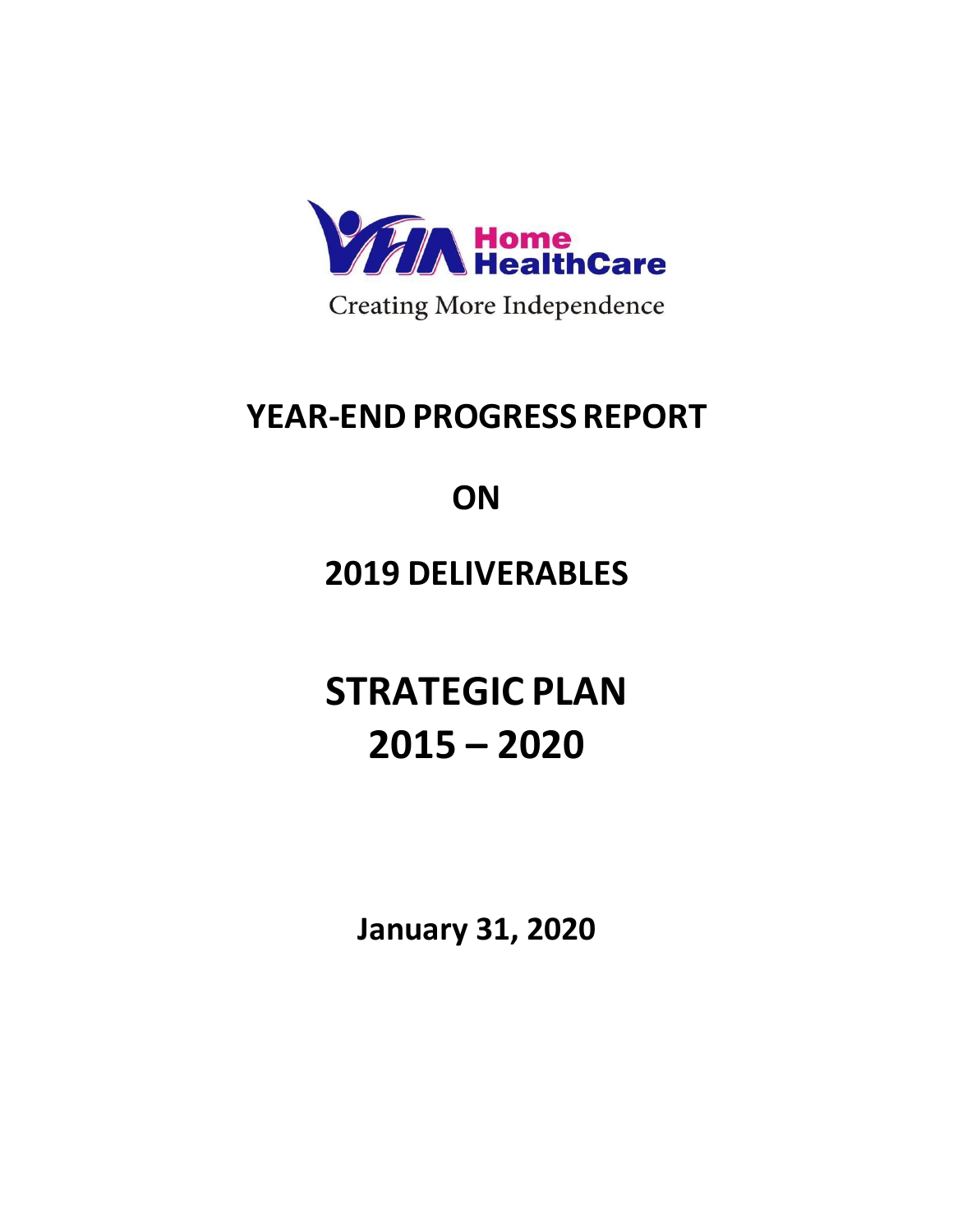### **MORE ATTUNED**

| <b>Five-Year Strategic Priorities (2015-</b><br>2020)                                                                                                                                                                                                                                                                                                                                                                                                                                                                                                                                                                                  | <b>VHA HOME HEALTHCARE</b><br>Year 5 Deliverables (2019)                                                                                                                                                                                                                                                                                                                                                           | <b>Outcome</b><br><b>Year End</b> |
|----------------------------------------------------------------------------------------------------------------------------------------------------------------------------------------------------------------------------------------------------------------------------------------------------------------------------------------------------------------------------------------------------------------------------------------------------------------------------------------------------------------------------------------------------------------------------------------------------------------------------------------|--------------------------------------------------------------------------------------------------------------------------------------------------------------------------------------------------------------------------------------------------------------------------------------------------------------------------------------------------------------------------------------------------------------------|-----------------------------------|
| • Engage clients and family caregivers -<br>effectively, meaningfully and<br>appropriately - in all we do to improve the<br>care experience.<br>• Specialize in care for children with<br>complex medical needs, palliative care<br>and people with cognitive impairment -<br>growing and sharing our expertise.<br>• Keep relentless focus on continuous<br>quality improvement for everything we do<br>in client safety, care delivery and<br>evidenced-based practice.<br>• Further develop self-management<br>approaches and integrated service models<br>that create more independence for those<br>living with chronic diseases. | <b>Improve Client and Caregiver Experience</b><br>• Enhance satisfaction of rehab clients across all regions<br>• Implement a client portal with access to appointment information (limited production release of up to 100<br>clients)                                                                                                                                                                            |                                   |
|                                                                                                                                                                                                                                                                                                                                                                                                                                                                                                                                                                                                                                        | <b>Grow Our Expertise in Caring for Specialty Populations</b><br>• Develop and implement a new evidence-based paediatric pain assessment tool for non-verbal clients<br>• Spread VHA's Butterfly Homecare Activation Therapy program to PSWs providing respite care to clients<br>with dementia<br>• Complete a Quality Check-in pilot with active palliative clients and their caregivers (minimum of 30 clients) |                                   |
|                                                                                                                                                                                                                                                                                                                                                                                                                                                                                                                                                                                                                                        | Prepare for an "Exemplary" Accreditation Survey in 2020<br>• Implement, analyze and develop action plans for the required Accreditation instruments, complete gap<br>analyses of required standards and begin to address identified gaps                                                                                                                                                                           |                                   |

#### **HIGHLIGHTS OF RESULTS ACHIEVED**

#### **IMPROVE CLIENT AND CAREGIVER EXPERIENCE**

Improving client and family care experience is an ongoing priority across our organization. In 2019 we focused on improvements in our rehab services related to communication, client-centred appointments, managing equipment and system navigation, with good results. In comparison to 2018 survey results, our rehab teams successfully met or exceeded targets in all 13 OT & PT regions, achieving 100% of goals set.

The implementation of a VHA stand-alone client portal was put on hold this year. As Ontario Health Team (OHT) conversations unfolded, we determined that a portal shared with other partners would serve clients better than a stand-alone VHA portal. The implementation of MyChart will be a focus for 2020.

#### **GROW OUR EXPERTISE IN CARING FOR SPECIALTY POPULATIONS**

2019 was the culminating year of our specialty population steering groups that have, since 2015, contributed to VHA's growing body of knowledge and expertise in three areas: dementia care, children with medical complexities and palliative care. All objectives for the year were achieved:

• A validated non-verbal pain assessment tool (INRS) was selected and implemented through a mandatory eLearning module (completed to date by >80% of child and family nurses) and is now embedded in orientation. The tool is available in paper and digital format. Client and family educational pamphlets about the tool are available and in use.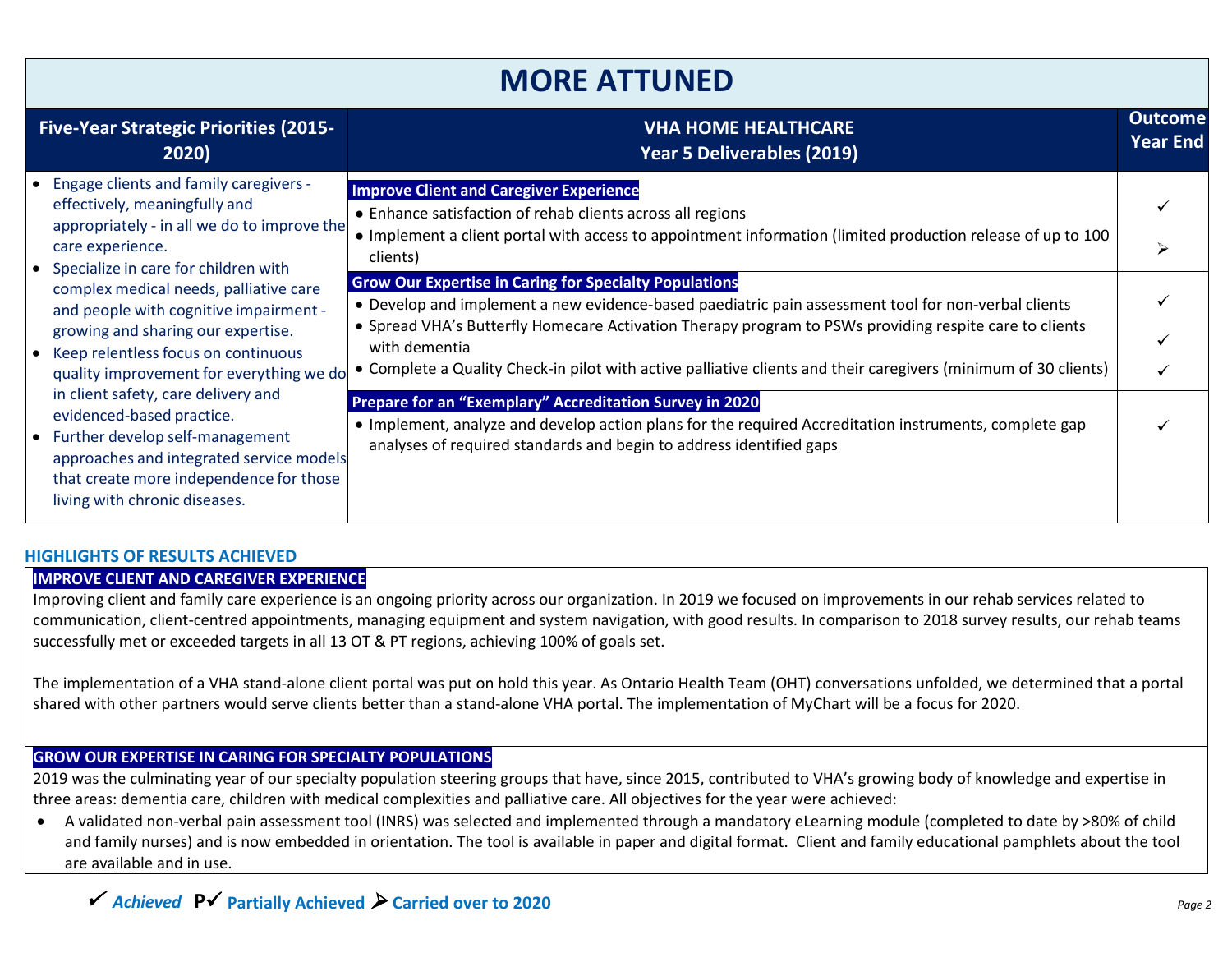- VHA's Activation Therapy program expanded beyond expectation in 2019 and large-scale implementation is underway with support from the Centre for Aging & Brain Health Innovation (CABHI).
- We completed a Quality Check-in pilot for on-service palliative care clients in Central East, with 30 quality calls using a semi-structured interview guide. Results were analyzed and shared with the Palliative Steering Committee including 3 client partners. There were no significant issues with clinical or personal care, however, issues related to scheduling, coordination and communication with the office were identified. Committee recommendations included: continuing quality calls, prioritizing transparency related to scheduling changes and reconsidering resources directed at the palliative website.

#### **PREPARE FOR AN EXEMPLARY ACCREDITATION SURVEY IN 2020**

We completed a significant amount of preparatory work in 2019 as planned, with gap analyses across all standards and all Accreditation surveys completed. In 2020, teams can focus on action items and survey-related action plans to be ready for our on-site survey in November.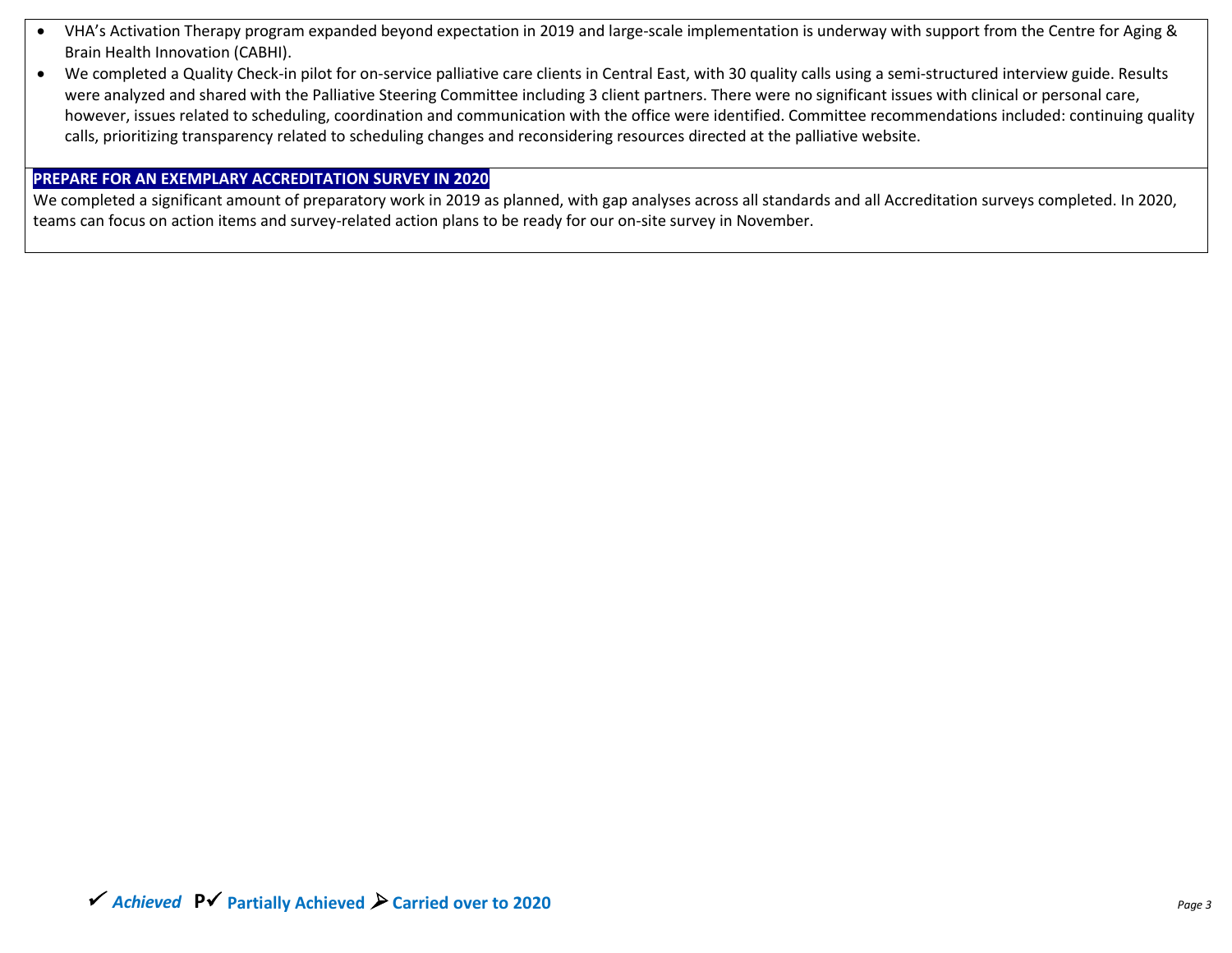| <b>Five-Year Strategic Priorities</b><br>$(2015 - 2020)$                                                                                                                                                                                                        | <b>VHA HOME HEALTHCARE</b><br><b>Year 5 Deliverables (2019)</b>                                                                                                                                                                                                                                                                                                                                                                                                                                                                                                                                                                                  | <b>Outcome</b><br><b>Year End</b> |
|-----------------------------------------------------------------------------------------------------------------------------------------------------------------------------------------------------------------------------------------------------------------|--------------------------------------------------------------------------------------------------------------------------------------------------------------------------------------------------------------------------------------------------------------------------------------------------------------------------------------------------------------------------------------------------------------------------------------------------------------------------------------------------------------------------------------------------------------------------------------------------------------------------------------------------|-----------------------------------|
| • Participate in new models of<br>collaborative and integrated care<br>that improve client experiences and<br>outcomes.<br>• Make linkages with academic,<br>business and/or health care<br>partners to build new knowledge<br>and innovative services/products | <b>Accelerate Research Agenda</b><br>• Provide seed funding for research that addresses our key priorities<br>• Support early career researchers (graduate students) conducting work aligned with our agenda to grow a<br>network of partners and foster an interest in and understanding of the home and community sector<br>• Continue to support the spread of quality improvement skills and techniques within our clinical teams<br><b>Develop New Models of Care</b><br>• Design and implement a new PS cluster care model(s)<br>• Co-lead the development and implementation of an accountable care network in East Toronto for high risk |                                   |
| that help people remain safely at<br>home.                                                                                                                                                                                                                      | seniors and other identified populations<br>Create Our New Strategic Plan - 2020-2025                                                                                                                                                                                                                                                                                                                                                                                                                                                                                                                                                            |                                   |
| • Build our nursing capacity with a<br>focus of expansion in the GTA<br>• Expand our charitable services<br>through new revenue streams and<br>partnerships.                                                                                                    | Determine planning approach and process; gather pertinent background information to inform discussions<br>and decision-making; engage internal and external stakeholders; set strategic directions with desired<br>outcomes                                                                                                                                                                                                                                                                                                                                                                                                                      |                                   |
|                                                                                                                                                                                                                                                                 | <b>Expand Our Services</b><br>Seek funding for needed charitable programs<br>Grow private nursing business<br>Increase utilization of PT clinic in our South West office                                                                                                                                                                                                                                                                                                                                                                                                                                                                         |                                   |

#### **HIGHLIGHTS OF RESULTS ACHIEVED**

#### **ACCELERATE RESEARCH AGENDA**

VHA's research activity continues to grow significantly. Progress was made in all three areas of focus in 2019. Specifically:

- We advanced our key priorities by initiating several pilot programs: *Is 911 the Answer; 30, 60, 90 Days: Can Speech Provide Insights into Readmission Rates;* and *Parent Home Hacks. Is 911 the Answer* and *30, 60, 90 Days* are progressing as planned and will continue in 2020. The Parent Home Hacks project has stopped due to funding and sustainability issues.
- Three graduate students received support from VHA to foster continued interest and excellence in home care research. VHA also provided mentoring, statistical consultation and recruitment to strengthen the relationship between VHA and these early career researchers. Their work is shared broadly through profiles in VHA's digital media.
- The 2019-2020 research fellows (1 nurse & 1 rehab provider) have completed 3 months of the 6-month Collaborative Academic Practice program, a partnership with UHN and Sunnybrook. Each fellow learns the academic skills and methodologies to identify, plan, execute and evaluate a clinical quality improvement project. In 2020 we will provide fellowship opportunities to all of our provider teams - rehab, nursing and personal support.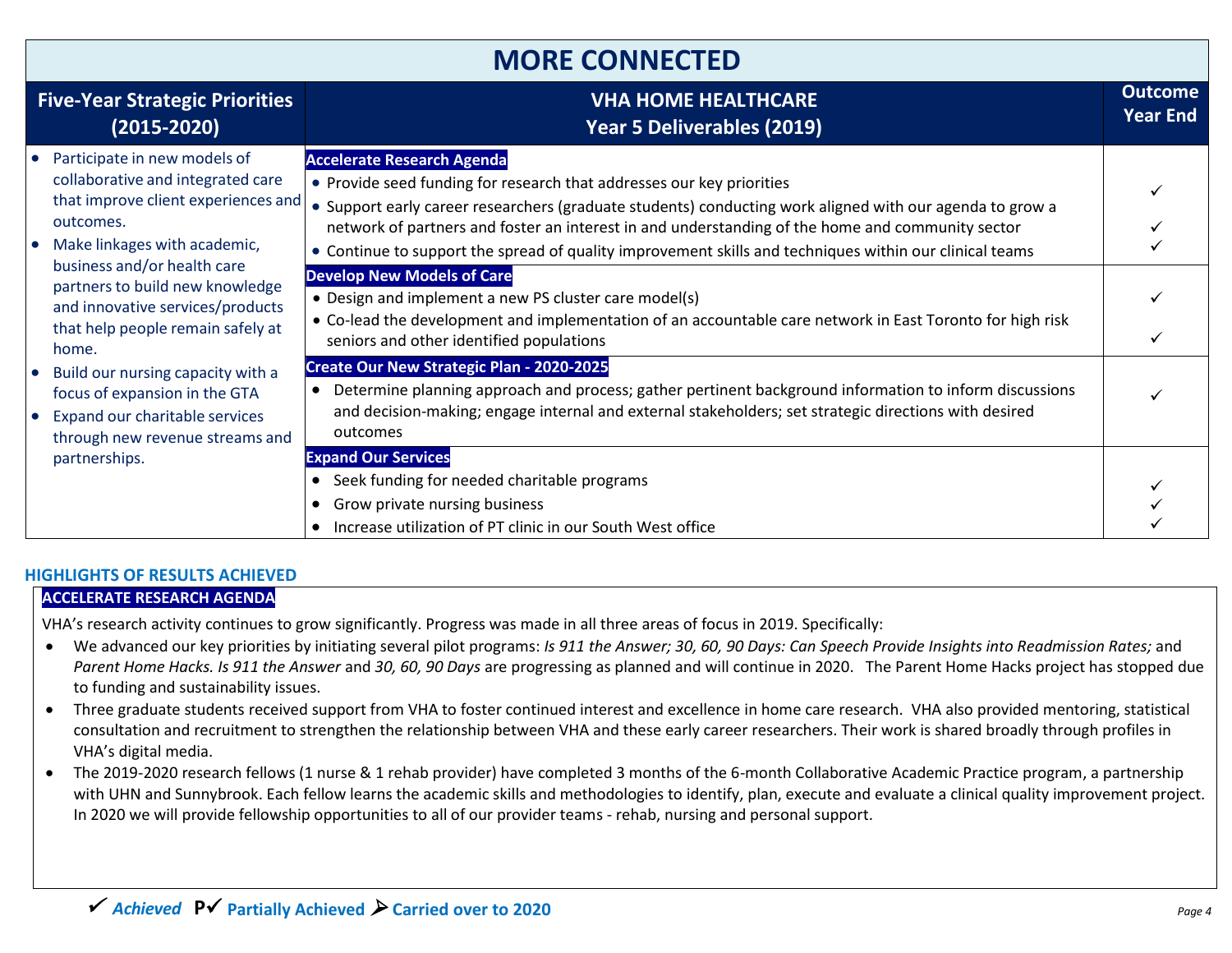#### **DEVELOP NEW MODELS OF CARE**

With health care transformation underway, we are excited to participate in new models of collaborative/integrated care that will improve client and caregiver experience, health outcomes and value for money. These models integrate with external partners and change the way we design and deliver our services internally as well. In 2019:

- We were involved in multiple initiatives through the launch of Ontario Health Teams (OHTs), as well as hospital-specific bundled care pathways and "ending hallway medicine"related projects. VHA is currently participating in 7 selected OHTs (3 at the leadership table) and in 3 other teams still developing/reworking their proposals.
- Our work with the East Toronto Health Partners began long before the introduction of OHTs but accelerated as a result of it. A Joint Venture Agreement was signed by 6 Anchor Partners, including the newly formed East Toronto Family Practice Network – a significant milestone. As well, multiple successful collaborative projects were rolled out across East Toronto, kick-started with hospital surge dollars and in-kind resources contributed by all the partners.
- Our focus internally was on improving cluster site scheduling efficiencies. We achieved significant annual savings on cluster site scheduling with the support of the Isaac Group. We also completed a pilot project which identified other opportunities, including consolidating visits into 3 hour or greater shifts which is both better for our workforce and for VHA's resources. Our 2020 implementation plan prioritizes the largest cluster sites.

#### **CREATE OUR NEW STRATEGIC PLAN – 2020-2025**

Our Strategic Plan entitled *CARE to Transform* was approved by VHA's Board following an extensive and thorough engagement process, and widely shared externally through an eye-catching booklet. Our strategic priorities - *CARE to Connect, CARE to Create and CARE to Inspire* - position us well to focus on the needs of clients and families, to champion sustainable solutions that enable health, independence and well-being, and to play an essential role in the redesign and implementation of our future health care system. In 2020 we are rolling the plan out across VHA with our staff and service providers.

#### **EXPAND OUR SERVICES**

We pursued grant funding for our charitable programs, submitting twelve grant proposals. Two proposals were successful (one to support the Extreme Cleaning and Hoarding Program in London and the other for staff training in our Activation Therapy model) and two are still pending a decision.

Private services grew its revenue 55% over the prior year, largely due to partnerships with Circle of Care and Spinal Cord Injury Ontario. Private nursing services increased through expanding our wound care program with the City of Toronto, increasing foot care services and serving more self-directed/family-managed care clients. We were also successful in competitions for personal support services with Sick Kids Hospital and Bellwoods, with contracts commencing in 2020.

Although our PT Clinic in London did not grow as much as we had hoped, there was a modest increase in visits. The clinic remains operational, adds little-to-no extra overhead and continues to present opportunities for integration and OHT projects.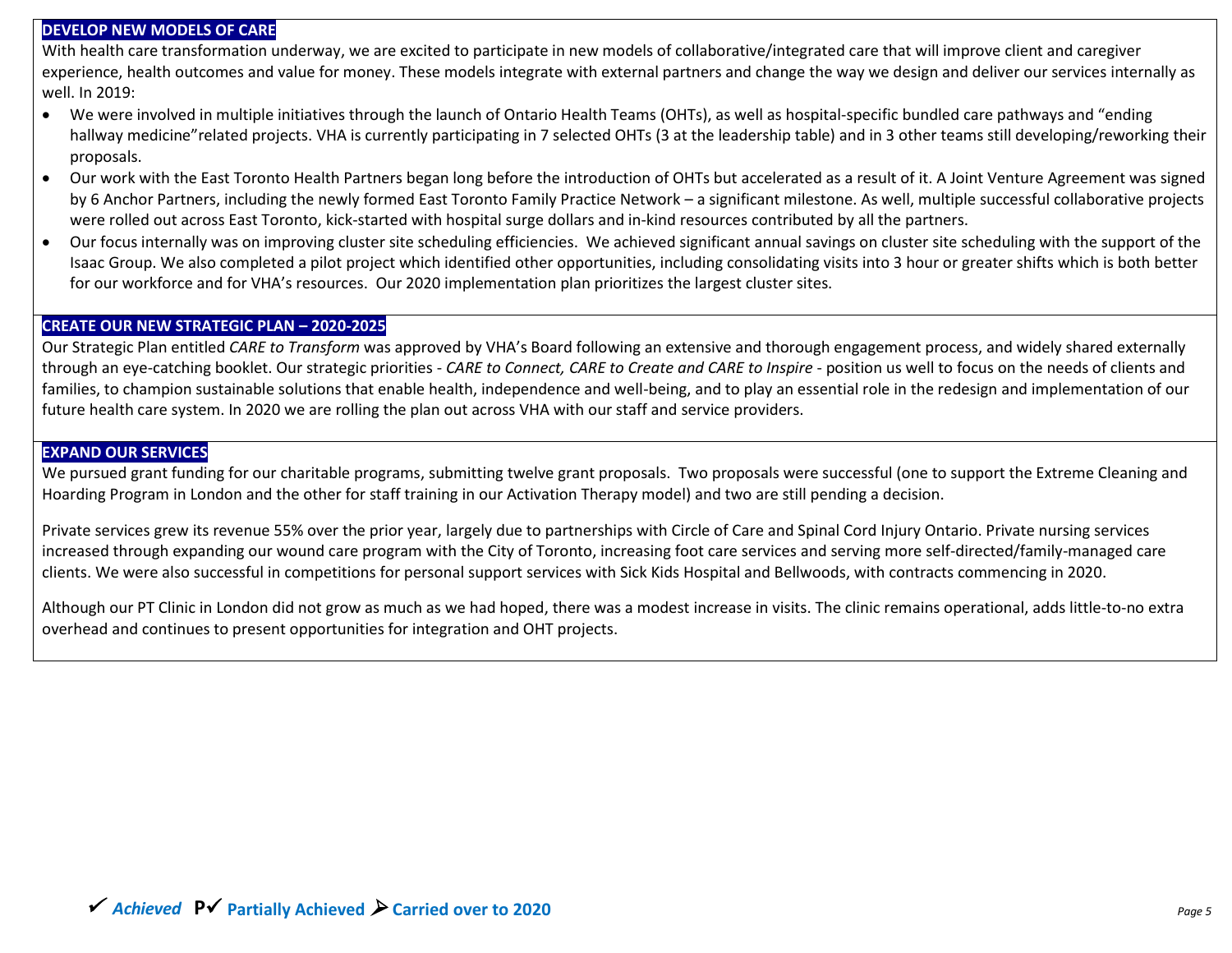### **MORE INSPIRED SOLUTIONS**

| <b>Five-Year Strategic Priorities</b><br>$(2015 - 2020)$                                                                                                                                                                                                                                                                                                                                                                                                                                                                                                                          | <b>VHA HOME HEALTHCARE</b><br>Year 5 Deliverables (2019)                                                                                                                                                                                                                                                                                                                                                                                                                                                                                                                                                                                                                                                                                                                                                                                                                                                                                                                                                                                                                                                                                                                                                                                      | <b>Outcome</b><br><b>Year End</b> |
|-----------------------------------------------------------------------------------------------------------------------------------------------------------------------------------------------------------------------------------------------------------------------------------------------------------------------------------------------------------------------------------------------------------------------------------------------------------------------------------------------------------------------------------------------------------------------------------|-----------------------------------------------------------------------------------------------------------------------------------------------------------------------------------------------------------------------------------------------------------------------------------------------------------------------------------------------------------------------------------------------------------------------------------------------------------------------------------------------------------------------------------------------------------------------------------------------------------------------------------------------------------------------------------------------------------------------------------------------------------------------------------------------------------------------------------------------------------------------------------------------------------------------------------------------------------------------------------------------------------------------------------------------------------------------------------------------------------------------------------------------------------------------------------------------------------------------------------------------|-----------------------------------|
| • Engage and inspire staff to drive<br>best practices, service and process<br>improvements to create better care Leverage Technology<br>and a better workplace.<br>• Boost staff competencies to meet<br>increasingly complex client needs<br>and our populations of focus.<br>• Leverage technology to increase<br>productivity, enhance<br>communication and foster service<br>delivery innovation.<br>• Improve the collection and use of<br>quality indicator data, including<br>client outcome data, for better<br>decision-making and evidence-<br>based clinical practice. | <b>Support Best Practices and Competent Clinical Care</b><br>Achieve re-designation of VHA as a committed RNAO Best Practice Spotlight Organization (BPSO)<br>Implement Year 2 action items of the Digital Learning Strategy<br>Implement electronic time entry for all VHA nurses<br>$\bullet$<br>Implement EMRI with all VHA adult physiotherapists<br>$\bullet$<br>Investigate and test out "off the shelf" affordable gadgets/devices for clients to use that will improve in-home<br>independence and/or safety<br><b>Improve Employee/Service Provider Work Experience</b><br>Implement 2019 action plan with clear measures to address key issues identified in Q4 2018 WorkLife Pulse<br>$\bullet$<br>survey results<br>Continue spread of performance feedback initiatives, i.e., i-Perform and Client 'Smileys', with our PS workforce<br><b>Reduce Personal Support (PS) Missed Care</b><br>Continue current efforts and employ new innovative approaches and resources to address the impact of the PS shortage<br>$\bullet$<br>and improve service delivery<br>Test out in the Central East LHIN region operational improvement strategies, i.e.<br>develop a tool and process to improve PSW capacity to enable targeted hiring | $P\checkmark$ and $\checkmark$    |
|                                                                                                                                                                                                                                                                                                                                                                                                                                                                                                                                                                                   | develop desk-level visibility of priority Key Performance Indicators (KPIs)<br>improve processes and workflows within the Customer Response Team (CRT)<br>reduce costs related to overtime, travel cancellations and non-billable service                                                                                                                                                                                                                                                                                                                                                                                                                                                                                                                                                                                                                                                                                                                                                                                                                                                                                                                                                                                                     |                                   |

#### **HIGHLIGHTS OF RESULTS ACHIEVED**

#### **SUPPORT BEST PRACTICES AND COMPETENT CLINICAL CARE**

VHA achieved re-designation as an RNAO Best Practice Spotlight Organization (BPSO). Work continues on our two newest Best Practice Guidelines - Falls and Chronic Disease Self-Management (CDSM). The Falls Prevention Best Practice Group sponsored Falls Prevention Month activities across the organization in November and will launch a new education strategy and assessment tool, the Missouri Alliance Home Care (MAHC10), for nurses in 2020. The CDSM workgroup continues to expand 'Choices and Changes' education delivery models, incorporating Changes questions into the electronic nursing chart and in 2020 plans to pilot CDSM virtual support.

#### **LEVERAGE TECHNOLOGY**

We met all four objectives we set for ourselves in the technology domain in 2019. Specifically:

- Digital Learning Deliverables were completed and 2020 priorities are underway.
- Electronic time entry for nurses was fully implemented and the results have been very positive, with a significant decrease in unconfirmed visits and billing rejections. With the savings, we were able to create a full-time position to improve employee payroll query response time.
- A comprehensive review was completed of commercially available products/technologies addressing challenges faced by seniors, especially safety, communication, independence and social well-being. The final report includes a list of the top 10 projects and recommendations for implementation.